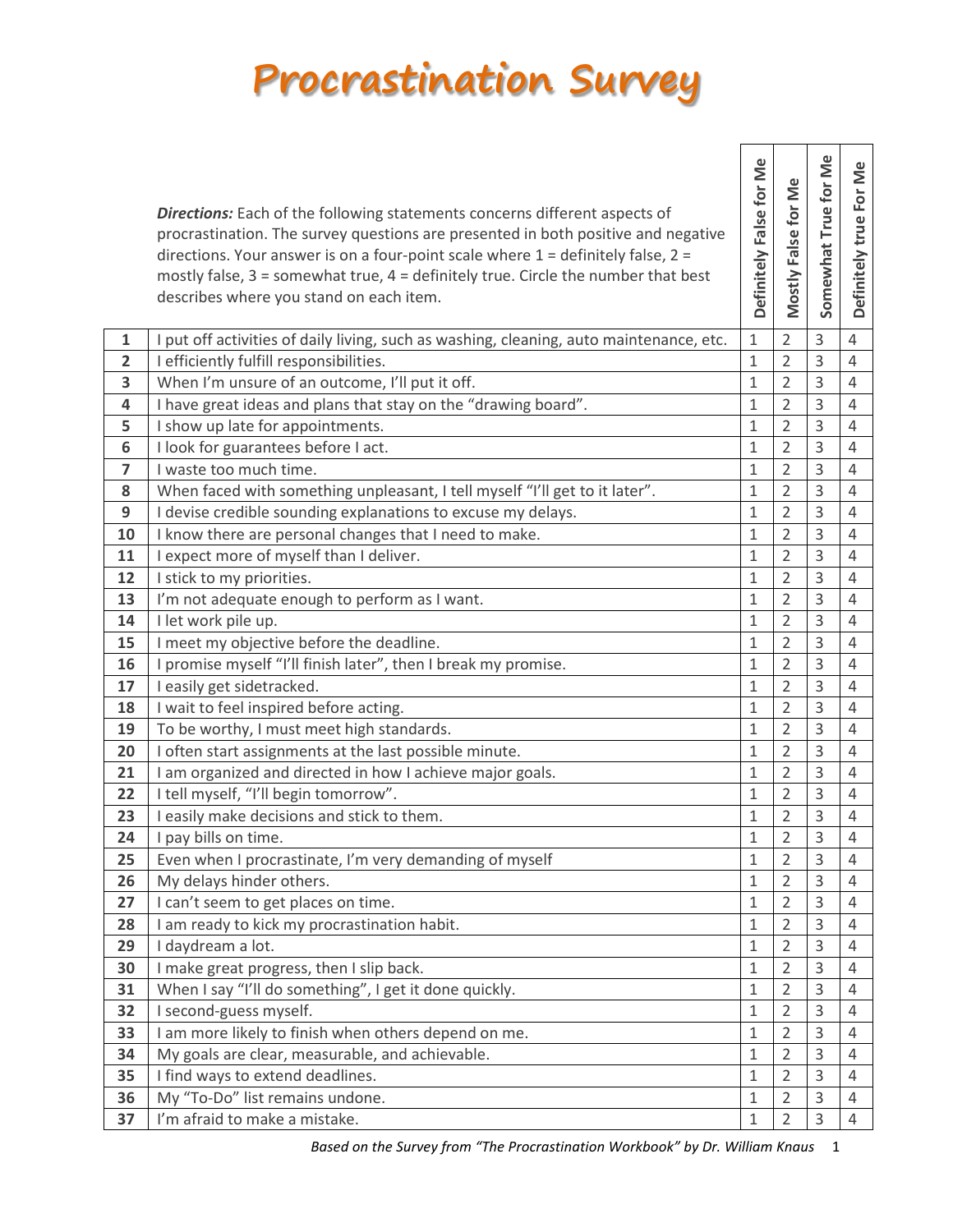|    |                                                                              | Definitely False for Me | Mostly False for Me | Somewhat True for Me | Definitely true For Me |
|----|------------------------------------------------------------------------------|-------------------------|---------------------|----------------------|------------------------|
| 38 | I feel overwhelmed with too many things to do.                               | 1                       | $\overline{2}$      | 3                    | $\overline{4}$         |
| 39 | If it's frustrating, I'll avoid it.                                          | $\mathbf{1}$            | $\overline{2}$      | 3                    | 4                      |
| 40 | Time seems to "slip away".                                                   | 1                       | 2                   | 3                    | $\overline{4}$         |
| 41 | Procrastination comes easily to me.                                          | $\overline{1}$          | $\overline{2}$      | 3                    | $\overline{4}$         |
| 42 | When faced with an unpleasant task, I'll do something else first.            | $\mathbf{1}$            | $\overline{2}$      | 3                    | 4                      |
| 43 | I have bad habits I should break.                                            | $\mathbf{1}$            | $\overline{2}$      | 3                    | $\overline{4}$         |
| 44 | I don't tend to take care of my health.                                      | 1                       | 2                   | 3                    | 4                      |
| 45 | I can't stand feeling hassled.                                               | $\mathbf{1}$            | $\overline{2}$      | 3                    | 4                      |
| 46 | I don't exercise enough.                                                     | $\overline{1}$          | $\overline{2}$      | 3                    | $\overline{4}$         |
| 47 | I make plans for getting things done efficiently.                            | $\mathbf 1$             | $\overline{2}$      | 3                    | 4                      |
| 48 | I quickly face my personal problems.                                         | $\mathbf{1}$            | $\overline{2}$      | 3                    | 4                      |
| 49 | I keep to my deadlines.                                                      | $\overline{1}$          | $\overline{2}$      | 3                    | $\overline{4}$         |
| 50 | I am drifting through life.                                                  | 1                       | $\overline{2}$      | 3                    | $\overline{4}$         |
| 51 | I keep things tidy and in their place.                                       | 1                       | $\overline{2}$      | 3                    | $\overline{4}$         |
| 52 | It may be important, but if I don't feel like doing it, I'll put it off.     | $\overline{1}$          | $\overline{2}$      | 3                    | $\overline{4}$         |
| 53 | Pushy people deserve to wait.                                                | $\mathbf{1}$            | $\overline{2}$      | 3                    | 4                      |
| 54 | I put off making decisions.                                                  | 1                       | $\overline{2}$      | 3                    | $\overline{4}$         |
| 55 | I have the ability to stop procrastinating.                                  | $\mathbf{1}$            | $\overline{2}$      | 3                    | $\overline{4}$         |
| 56 | I procrastinate without thinking.                                            | $\mathbf{1}$            | $\overline{2}$      | 3                    | $\overline{4}$         |
| 57 | I get back at people by delaying them.                                       | 1                       | 2                   | 3                    | 4                      |
| 58 | I feel overly stressed.                                                      | $\mathbf 1$             | $\overline{2}$      | 3                    | $\overline{4}$         |
| 59 | When it comes to procrastination, I feel like I am on a yo-yo.               | $\mathbf{1}$            | $\overline{2}$      | 3                    | 4                      |
| 60 | I worry about what others think.                                             | $\mathbf 1$             | $\overline{2}$      | 3                    | 4                      |
| 61 | I wait until the "eleventh hour" (last possible moment) to begin a task.     | 1                       | $\overline{2}$      | 3                    | $\sqrt{4}$             |
| 62 | I meet my responsibilities promptly.                                         | $\mathbf 1$             | $\overline{2}$      | 3                    | $\sqrt{4}$             |
| 63 | I cram before exams.                                                         | $\mathbf 1$             | $\overline{2}$      | 3                    | $\overline{4}$         |
| 64 | I'm stressed by too much information.                                        | $\mathbf{1}$            | $\overline{2}$      | 3                    | 4                      |
| 65 | I'm optimistic about my prospects for beating procrastination.               | $\mathbf{1}$            | $\overline{2}$      | 3                    | 4                      |
| 66 | I hesitate in making decisions.                                              | $\mathbf 1$             | $\overline{2}$      | 3                    | 4                      |
| 67 | I inconvenience others when I delay.                                         | $\mathbf{1}$            | $\overline{2}$      | 3                    | 4                      |
| 68 | I can't seem to get things done on time.                                     | 1                       | $\overline{2}$      | 3                    | 4                      |
| 69 | People expect more from me than I can deliver.                               | $\mathbf 1$             | 2                   | 3                    | 4                      |
| 70 | I think my future looks bright.                                              | $\mathbf{1}$            | $\overline{2}$      | 3                    | 4                      |
| 71 | I fear failure.                                                              | 1                       | 2                   | 3                    | 4                      |
| 72 | People will accommodate me when I turn in things late.                       | 1                       | 2                   | 3                    | 4                      |
| 73 | My moods govern what I do.                                                   | $\mathbf{1}$            | $\overline{2}$      | 3                    | 4                      |
| 74 | I have trouble making up my mind.                                            | $\mathbf 1$             | $\overline{2}$      | 3                    | 4                      |
| 75 | I worry about what can go wrong.                                             | 1                       | 2                   | 3                    | 4                      |
| 76 | I fall short of my standards.                                                | $\mathbf{1}$            | $\overline{2}$      | 3                    | $\overline{4}$         |
|    | Based on the Survey from "The Procrastination Workbook" by Dr. William Knaus |                         |                     | $\overline{2}$       |                        |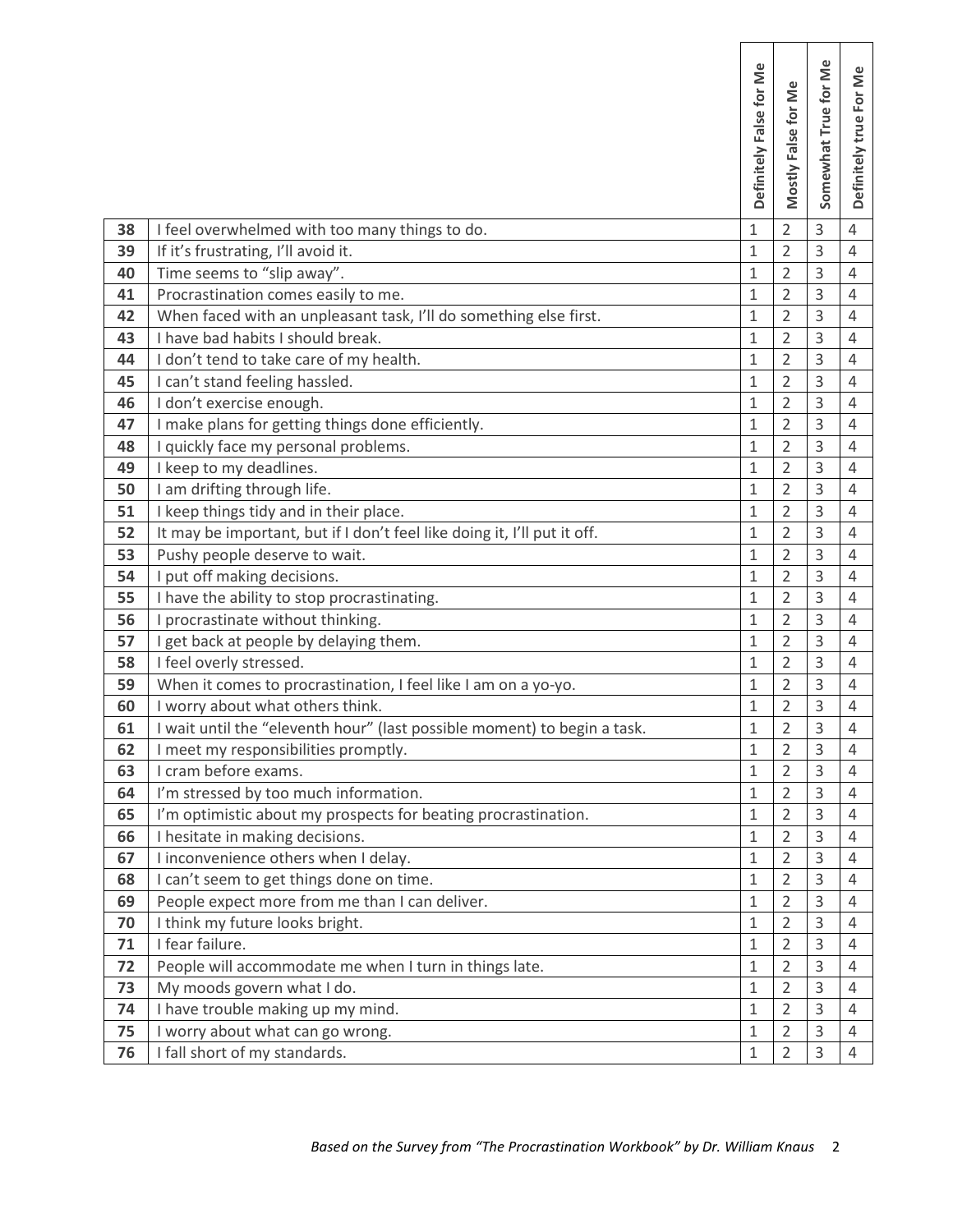## **What Your Results Mean**

Higher scores show an area of concern, a 3 or 4 rating on a survey question indicates a potential procrastination hot spot.

| <b>Procrastination Patterns</b>         |                                  |                                                                                         |  |  |
|-----------------------------------------|----------------------------------|-----------------------------------------------------------------------------------------|--|--|
| <b>Behavioural Procrastination</b>      | 4                                | I have great ideas and plans that stay on the "drawing board".                          |  |  |
|                                         | 36                               | My "To-Do" list remains undone.                                                         |  |  |
| <b>Deadline Procrastination</b>         | 15                               | I meet my objective before the deadline.                                                |  |  |
|                                         | 24                               | I pay bills on time.                                                                    |  |  |
| <b>Decision-Making Procrastination</b>  | 32                               | I second-guess myself.                                                                  |  |  |
|                                         | 41                               | Procrastination comes easily to me.                                                     |  |  |
|                                         | 54                               | I put off making decisions.                                                             |  |  |
|                                         | 74                               | I have trouble making up my mind.                                                       |  |  |
| <b>Fallback Pattern</b>                 | 30                               | I make great progress, then I slip back.                                                |  |  |
|                                         | 59                               | When it comes to procrastination, I feel like I am on a yo-yo.                          |  |  |
| <b>Habitual Procrastination</b>         | 40                               | Time seems to "slip away".                                                              |  |  |
|                                         | 49                               | I keep to my deadlines.                                                                 |  |  |
| <b>Health Procrastination</b>           | 43                               | I have bad habits I should break.                                                       |  |  |
|                                         | 46                               | I don't exercise enough.                                                                |  |  |
|                                         | 49                               | I keep to my deadlines.                                                                 |  |  |
|                                         | 58                               | I feel overly stressed.                                                                 |  |  |
| <b>Hindrance Procrastination</b>        | 53                               | Pushy people deserve to wait.                                                           |  |  |
|                                         | 57                               | I get back at people by delaying them.                                                  |  |  |
| <b>Lateness Procrastination</b>         | 5                                | I show up late for appointments.                                                        |  |  |
|                                         | 27                               | I can't seem to get places on time.                                                     |  |  |
| <b>Maintenance Procrastination</b>      | $\mathbf{1}$                     | I put off activities of daily living, such as washing, cleaning, auto maintenance, etc. |  |  |
|                                         | 14                               | I let work pile up.                                                                     |  |  |
| <b>Procrastination and Organization</b> | 21                               | I am organized and directed in how I achieve major goals.                               |  |  |
|                                         | 34                               | My goals are clear, measurable, and achievable.                                         |  |  |
|                                         | 47                               | I make plans for getting things done efficiently.                                       |  |  |
|                                         | 51                               | I keep things tidy and in their place.                                                  |  |  |
| <b>Personal Procrastination</b>         | 10                               | I know there are personal changes that I need to make.                                  |  |  |
|                                         | 43                               | I have bad habits I should break.                                                       |  |  |
|                                         | 48                               | I quickly face my personal problems.                                                    |  |  |
|                                         | 50                               | I am drifting through life.                                                             |  |  |
| <b>Promissory Note Procrastination</b>  | 16                               | I promise myself "I'll finish later", then I break my promise.                          |  |  |
|                                         | 31                               | When I say "I'll do something", I get it done quickly.                                  |  |  |
| <b>Social Procrastination</b>           | 26                               | My delays hinder others.                                                                |  |  |
|                                         | 33                               | I am more likely to finish when others depend on me.                                    |  |  |
|                                         | 67                               | I inconvenience others when I delay.                                                    |  |  |
| <b>General Procrastination</b>          | 72                               | People will accommodate me when I turn in things late.                                  |  |  |
|                                         | $\overline{2}$<br>$\overline{7}$ | I efficiently fulfill responsibilities.                                                 |  |  |
|                                         |                                  | I waste too much time.<br>I expect more of myself than I deliver.                       |  |  |
|                                         | 11                               |                                                                                         |  |  |
|                                         | 12                               | I stick to my priorities.                                                               |  |  |
|                                         | 20                               | I often start assignments at the last possible minute.                                  |  |  |